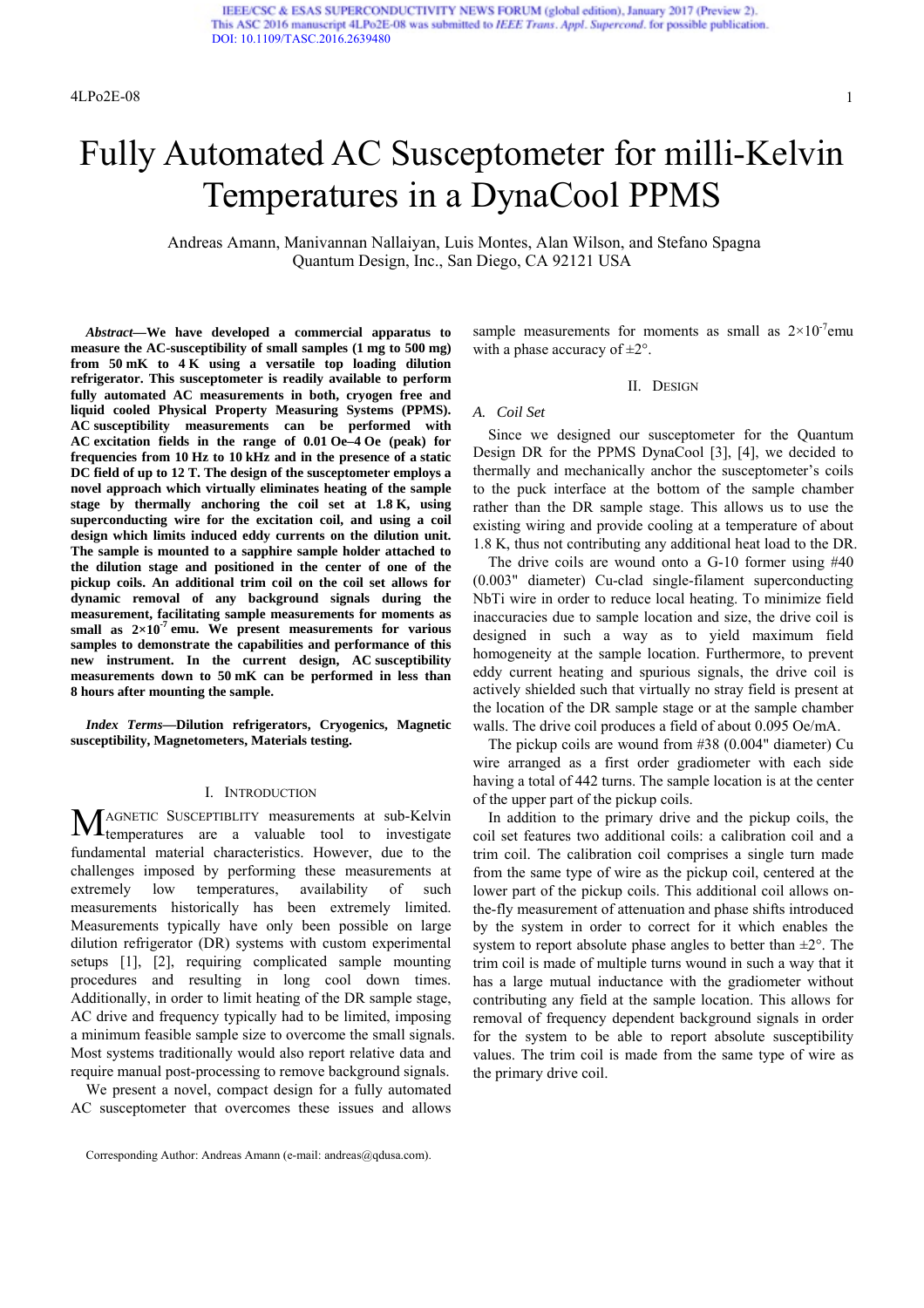## 4LPo2E-08 2



Fig. 1. Cross-sectional view of the coil set inside the sample chamber and the bottom end of the DR with one of the AC sample holders attached. The sample is mounted to the bottom end of the sapphire sample holder in the center of the upper part of the pickup coils. The radiation shield, sample chamber walls, and wiring interface are all at the same temperature of 1.8 K or 2.5 K when sample is above 1 K. (Some details omitted for clarity)

When the DR sample stage temperature is below 1 K, the coil set is held at a constant temperature of 1.8 K. In that configuration, we were able to source up to the maximum current of our AC electronics (50 mA) in background fields up to 13.7 T without driving the coil normal. For sample temperatures between 1 K and 4 K, the coil is held at a higher temperature of 2.5 K, which slightly reduces the maximum current possible. We are however able to use our maximum AC drive of 4 Oe at all temperatures up to a DC background field of 12 T.

## *B. Sample Holder and Mounting*

Fig. 1 shows a cross-sectional view of the coil set and the sample holder inside the sample chamber of the host system.

The sample holder consists of a single crystal sapphire rod with a diameter of 4 mm (0.157"), which attaches to the DR sample stage and extends through a hole in the protective cover/thermal shield into the center of the upper part of the pickup coils. We tested two different sample holder designs, allowing to easily mount thin film samples in orientations parallel as well as perpendicular to the AC field.

In order to characterize the thermal lag between the sample mounted to the bottom end of the sapphire sample holder and the DR sample stage which houses the sample thermometer, we mounted a second thermometer to the bottom of the sample holder and monitored both temperatures as function of time while stepping through various temperatures. Down to the lowest temperature of the DR (50 mK), the second thermometer reached the temperature of the DR sample stage, indicating that the radiation from the coil set at 1.8 K does not contribute additional heating. Keeping in mind that the standard thermal shield for the DR is at the same temperature, this is not all that surprising. The time constant to reach equilibrium between the sample and stage thermometers becomes appreciable only below about 100 mK, eventually reaching values of the order of ten minutes at 50 mK.

#### *C. Measurement Electronics and Data Analysis*

Signal generation and analysis is performed using custom, specialized electronics developed for this task. With a Texas Instruments TMS320VC5510A Digital Signal Processor (DSP) [5] at its core, the electronics are capable of generating two independent sinusoidal currents with amplitudes of up to 50 mA while simultaneously performing lock-in analysis on two voltage signals returned from the coil set. The primary current drive is used to generate the AC field at the sample's location while the secondary channel drives the trim coils to remove any background signals caused by coil imbalance and other non-sample contributions. The current of the secondary channel consists of a sine wave with the same frequency as the primary channel with a fixed amplitude and phase relationship. The amount of current required and relative phase to the main AC signal are calibrated once with no sample mounted. This frequency-dependent calibration is then applied for each subsequent measurement with a sample in place.

The primary voltage read-back connects via a selectable variable gain to the signal of the pickup coils and the DSP performs a lock-in analysis on the signal. The secondary channel reads the signal of the calibration coil centered in the lower part of the pickup coils. As the sample signal at its location is negligible, the phase and amplitude information from this second channel can be used to correct for system-related corrections, allowing to report both phase and amplitude of the signal with greater accuracy.

For small signal samples that don't exhibit any AC losses (e.g., paramagnetic or superconducting samples), the electronics is able to further reduce the background signal even with the sample in place. Due to the fact that the background and the sample signals are out-of-phase from each other, the background signal can be further reduced by performing a constrained minimization of the overall signal amplitude. The electronics can achieve this in an automated way by making small adjustments to both, the amplitude and phase of the secondary signal driving the trim coil starting from the values obtained by the calibration without a sample.

#### III. EXAMPLE DATA

In order to demonstrate the capabilities and performance of our susceptometer we measured the superconducting transitions for two samples, a Titanium single crystal and a small sample of  $Ir_{1-x}Ru_{x}$ .

#### *A. Ti Single Crystal*

We measured a sample weighing 23.0 mg cut from a single crystal Ti rod, similar to what has been reported in [6]. Fig 2 shows the superconducting transition measured in zero DC background field for relatively fast sweeps, both with increasing and decreasing temperature. This data shows the quality of the thermal coupling between the DR sample stage and the sample even when sweeping temperature, as there is almost no discernable difference between the cooling and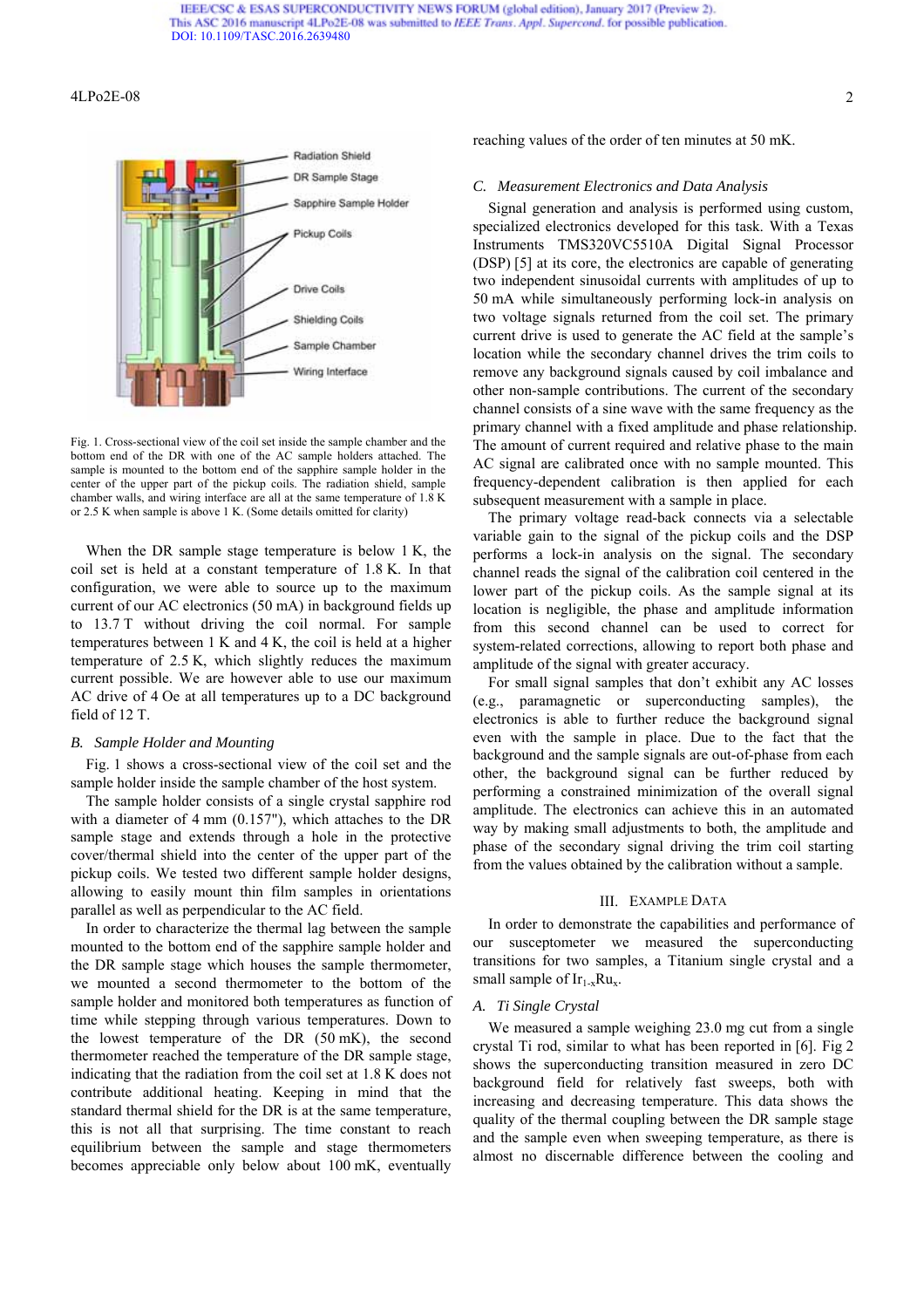IEEE/CSC & ESAS SUPERCONDUCTIVITY NEWS FORUM (global edition), January 2017 (Preview 2). This ASC 2016 manuscript 4LPo2E-08 was submitted to IEEE Trans. Appl. Supercond. for possible publication. [DOI: 10.1109/TASC.2016.2639480](http://ieeexplore.ieee.org/document/7782785/)

#### 4LPo2E-08 3



Fig. 2. In-phase (top) and out-of-phase susceptibility (bottom) for the superconducting transition of the Ti single crystal measured while sweeping temperature at a rate of 10 mK/min. This data shows the exceptional speed and reproducibility of the instrument: each data set took only 10 minutes to collect and there is no discernable temperature difference between the data acquired while cooling and warming.

warming curves. The fact that the out-of-phase component is zero in the superconducting phase also shows how well the background removal using the trim coil and phase calibration using the calibration coil work. It is important to note that the data presented is the data as reported by the instrument, without any additional post processing applied. The small non-zero out-of-phase signal in the normal phase is due to eddy currents in the sample itself.

Defining the critical temperature  $T_c$  as the temperature at which the susceptibility changed by 10% of the full transition, we measure a critical temperature  $T_c = 468 \text{ mK}$ , in good agreement with [6] which reports a slightly higher value but used the onset of the transition to define  $T_c$ .

Repeating the same measurement with varying DC background fields, we can then trace the critical field as function of temperature — we once again use the 10% criteria to define the transition temperature. The results of those measurements are shown in Fig. 3. We calculate a slope of  $(dH/dT)_{T=T_c}$  of −443 Oe/K, again in good agreement with [6].

In Fig. 4 we show the same transition measured with different frequencies. This data was collected while stabilizing the temperature at steps of 2.5 mK. While lower frequencies obviously result in noisier data, the data clearly shows that we don't get any sample or DR stage heating even at the higher frequencies. The fact that the out-of-phase signal in the sample's normal state scales with frequency proves that this is indeed a result of the eddy current losses in the sample itself.



Fig. 3. (a) Superconducting transition for the Ti sample measured with an AC amplitude of 0.5 Oe at a frequency of 1 kHz in varying DC background fields. Each data series is measured while continuously cooling the sample. (b) Critical field as function of temperature extracted from the above measurements. The dashed line has a slope of −443 Oe/K.



Fig. 4. Frequency dependence of the in-phase and out-of-phase susceptibility for the Ti sample.